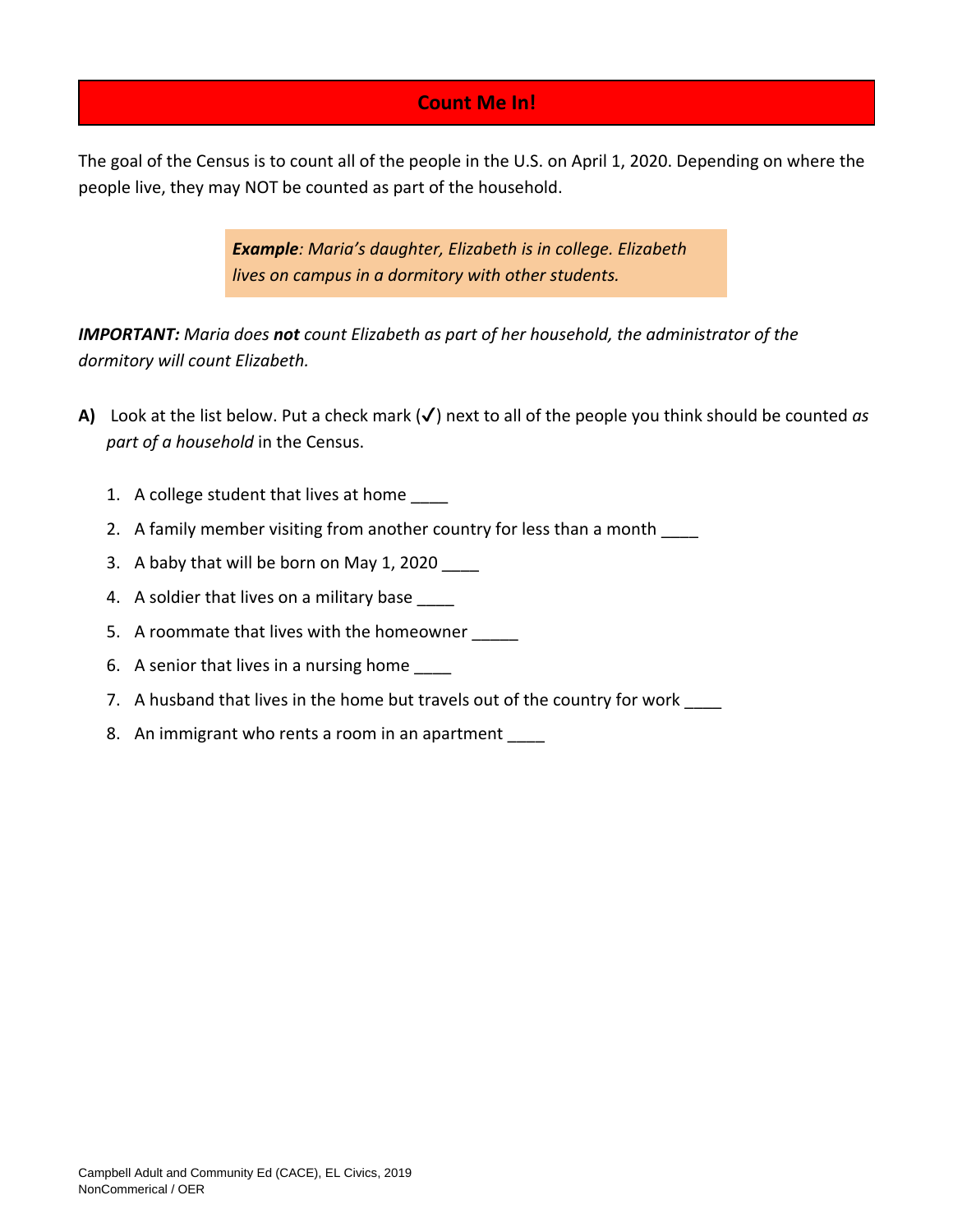**B)** Discuss your answers with your partner. Then as a large group discuss the answers with your teacher and classmates.

**C)** Read part of the Census form quietly to yourself.

**D)** Then work with a partner. One partner will explain part A in their own words and the other partner will explain part B in their own words.

Before you answer Question 1, count the people living in this house, apartment, or mobile home using our guidelines.

- · Count all people, including babies, who live and sleep here most of the time.
- . If no one lives and sleeps at this address most of the time, go online at [url\removed] or call the number on page 8.

**A**

**B**

The census must also include people without a permanent place to live, so:

. If someone who does not have a permanent place to live is staying here on April 1, 2020, count that person.

The Census Bureau also conducts counts in institutions and other places, so:

- . Do not count anyone living away from here, either at college or in the Armed Forces.
- · Do not count anyone in a nursing home, jail, prison, detention facility, etc., on April 1, 2020.
- Leave these people off your questionnaire, even if they will return to live here after they leave college, the nursing home, the military, jail, etc. Otherwise, they may be counted twice.
- 1. How many people were living or staying in this house, apartment, or mobile home on April 1, 2020?

Number of people  $=$ 

- **E)** Make it Personal: Think about all of the people you live or stay with currently.
	- 1. Should you count all of them?
	- 2. Will any of the people who live with you be counted somewhere else?
	- 3. Who is the "head of household" in your home?
	- 4. Are there people in your home that you don't know if you should count?
	- 5. Will someone else count you? If so, who?
- **F)** Small Group Work: Work in a group of 3-4 students.
	- 1. Write a short case study like the example of Maria and Elizabeth. Use real or made up information for the case study.
	- 2. Then write your case study on the board, or share it with your teacher in a google doc so the other groups in your class can read it.
	- 3. Read the other groups' case studies and decide the number of people living in the households.
	- 4. Review your numbers as a class with the help of your teacher.
- **G)** Research Who can help?
	- If you don't know how to answer a question on the census, who can help?
	- If you don't understand a question, who can help you?
	- If you don't receive a census form or email with the link, who can help you?